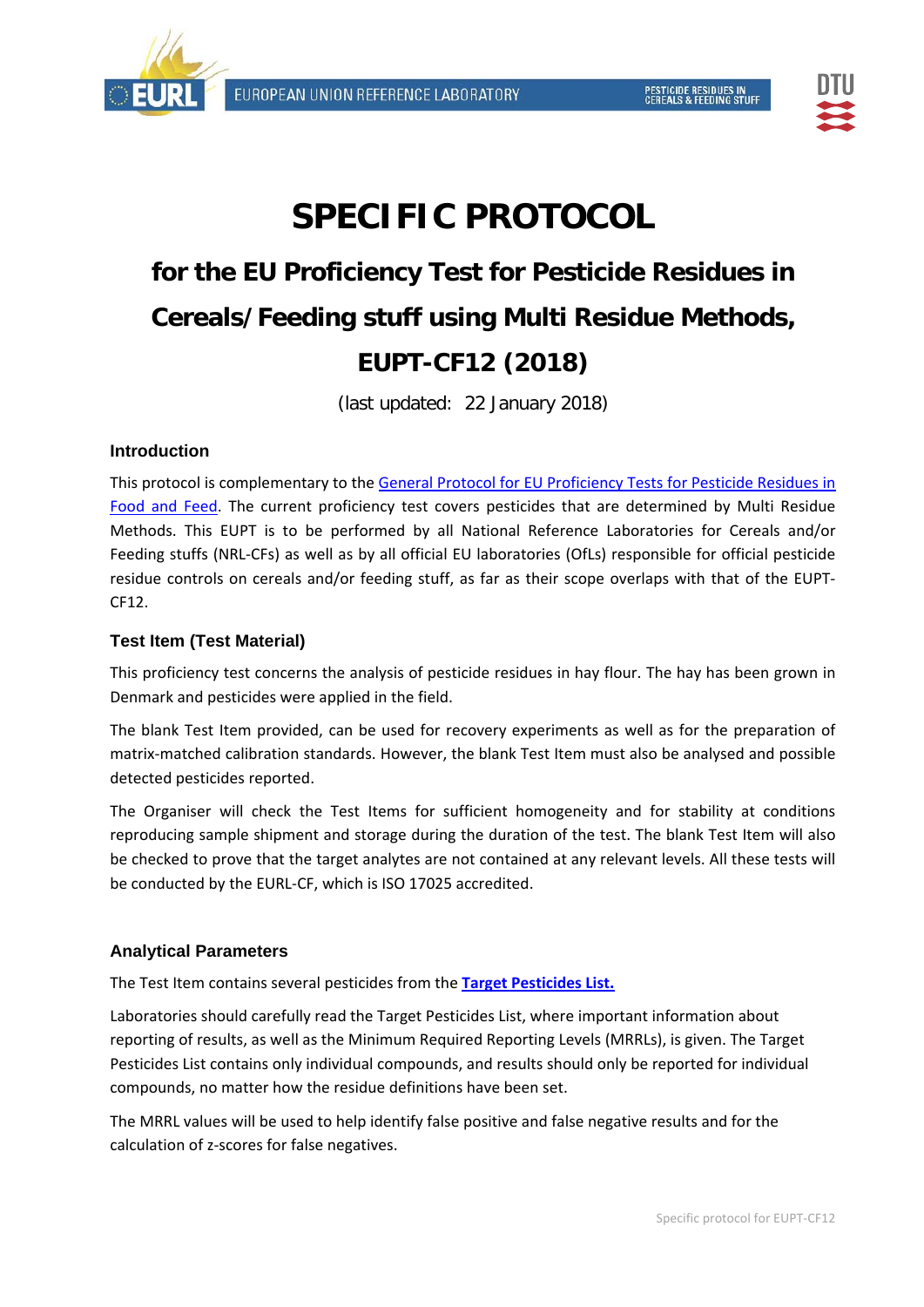#### **Amount of Test Item**

The participants will receive:

- approximately 20 g of hay flour Test Item with incurred pesticides and
- approximately 50 g of blank hay flour Test Item.

#### **Shipment of Test Items**

The Test Items are planned to be shipped on 29 January, 2018.

Test Items will be shipped frozen and packed in thermo-boxes together with a freezer block. The organiser will aim to ensure that all participating laboratories will receive their shipments on the same day. Prior to shipment a reminder will be sent to the participating laboratories by e‐mail.

Laboratories must make their own arrangements for the receipt of the package. They should inform the Organiser of any public holidays in their country/city during the week of the shipment, and must make the necessary arrangements to receive the shipment, even if the laboratory is closed.

#### **Instructions on Test Item Handling**

Once received, the Test Items should be stored deep-frozen (at -18°C or below) before analysis to avoid any possible deterioration/spoilage and to minimize pesticide losses. The Test Items should be mixed thoroughly, before taking the analytical portion(s).

All participants should use their own routine standard operating procedures for extraction, clean‐up and analytical measurement and their own reference standards for identification and quantification purposes. Because the hay matrix will swell up when water is added, only 1g samples should be used for extraction. The MRRL are adjusted to this.

The homogeneity test is conducted using 1 g of Test Item in all cases. As sub-sampling variability increases with decreasing analytical portion size, sufficient homogeneity can only be guaranteed where participants employ sample portions that are equal to or larger than the ones stated above.

#### **Results Submission Website and Deadlines**

The analytical scope should be selected prior to the shipment of the samples. This can be done via the **EUPT‐CF12 Result Submission Website**. The scope selection subpage will be open from 16‐26 January 2018

Sample receipt acknowledgement, analytical results and method information are to be submitted via the **EUPT‐CF12 Result Submission Website .**

Relevant links and documents can be found on the EURL‐CF webpage: **EUPT–CF12 Website** .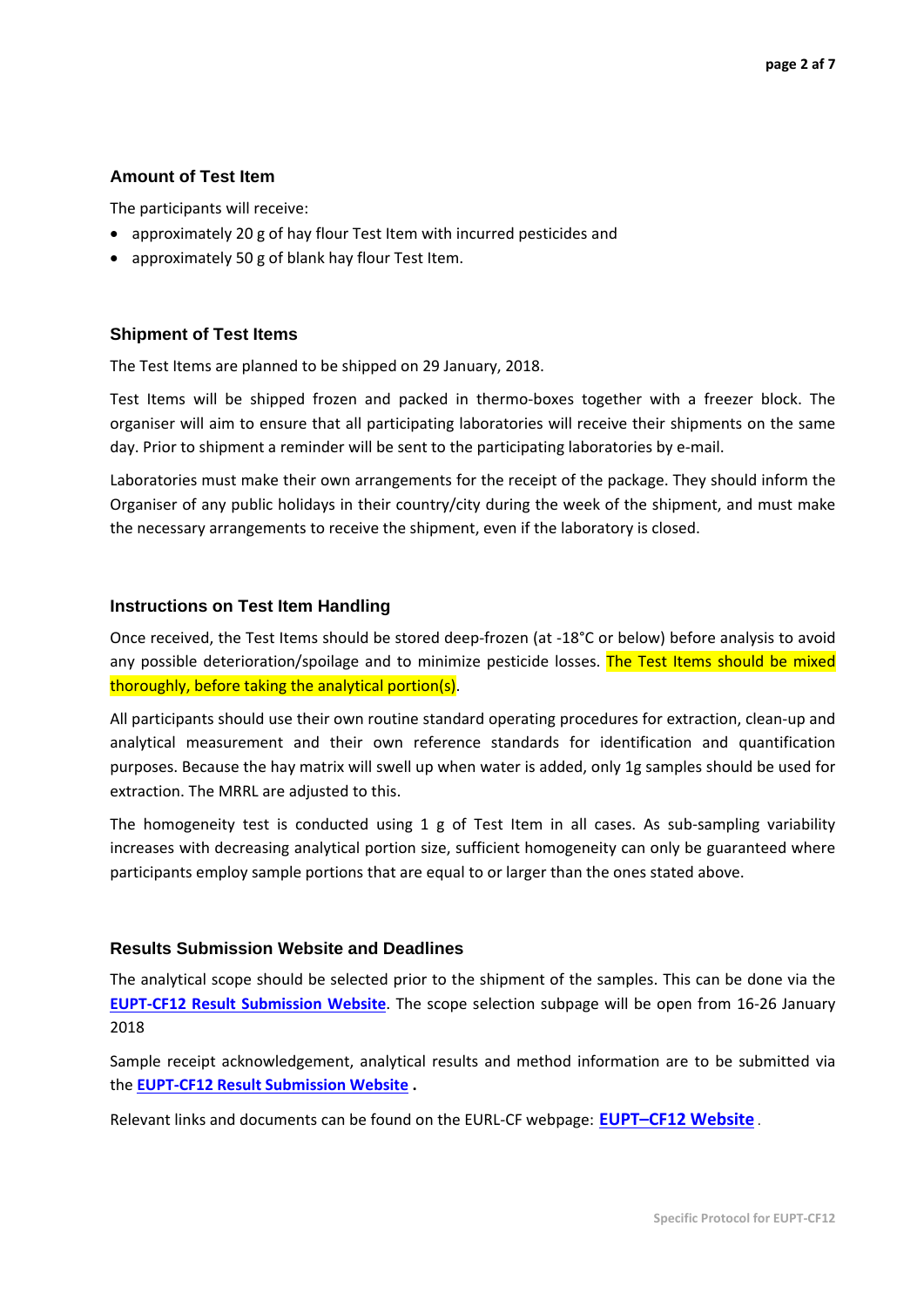The Result Submission Website will be accessible from 30 January 2018. The webpage contains a link to specific instructions on how to enter the data in the result submission website.

To access the data submission forms, participants must use their unique login data (username and password) send to the laboratory via email.

The labs can fill in the sub‐pages at different stages/sessions. Remember to save the data of each page before leaving it.

**The deadline for result submission is 1 March 2018 at 24.00 CET.**

#### Test Item Receipt and Acceptance ‐ Subpage 0

Once the laboratory has received the Test Items it must report to the organiser, via the **EUPT‐CF12 Result Submission Website,** the date of receipt, the condition of the Test Item, and its acceptance. The deadline for acceptance is the 2 February 2018. If the laboratory does not respond by this deadline, the Organiser will assume that the Test Items have been received and accepted.

If participants have not received the Test Items by the 2 February 2018 at noon, they must inform the **Organiser immediately by e‐mail** to eurl‐cf@food.dtu.dk.

#### Reporting Qualitative and Quantitative Results ‐ Subpages 1 and 2

To report their results, laboratories must access the **EUPT‐CF12 Result Submission Website**.

Deadline: All results must be reported on the online result submission website by 1 March 2018 at 24.00 CET. The website will NOT be accessible for result submission after this date and time, and any results reported after the deadline will not be included in the statistical treatment, or in the final report.

#### Results should **not** be reported where a pesticide

- a) was not detected,
- b) was detected below the RL (Reporting Limit) of the laboratory, or

Results reported as <RL will be considered as "Not Detected".

Significant Figures:

Residue levels <0.010 mg/kg;

to be expressed by two significant figures (e.g. 0.0058 mg/kg).

Residue levels ≥ 0.010 mg/kg;

to be expressed by three significant figures, e.g. 0.156, 1.64, 10.3 mg/kg.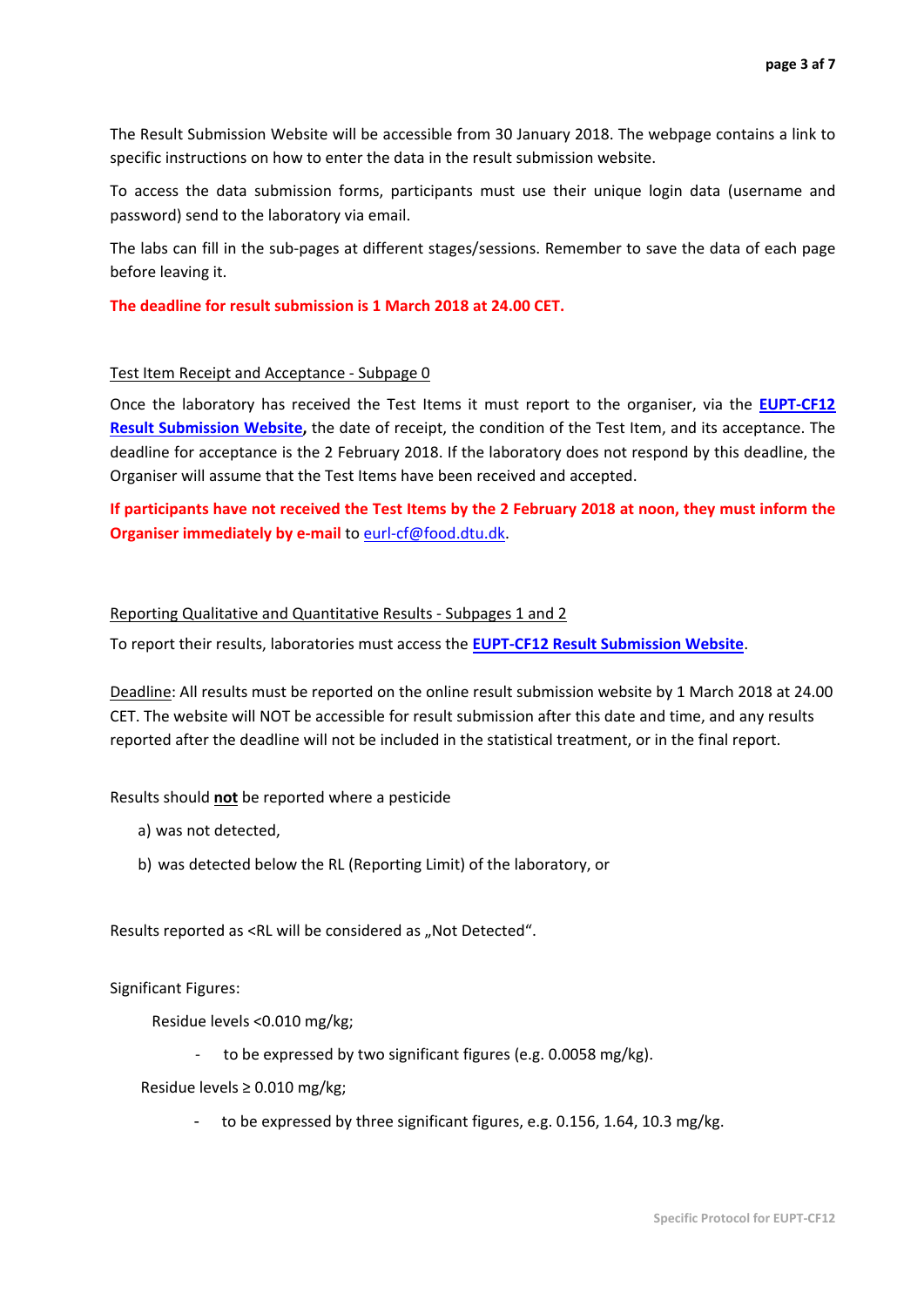#### Reporting Information on Analytical Methodology ‐ Subpage 3

All laboratories are requested to provide information on the analytical method(s) they have used via the **EUPT‐CF12 Result Submission Website**. The laboratories are asked to thoroughly fill in this important information in order to minimize the administrative burden of collecting this information at a later stage.

#### Reporting of supplementary information in case of false negative results – Subpage 4

In case of false negative results the affected laboratories will be asked to provide details on the methodology used after the deadline for result submission. This can be done by accessing subpage 4 on the **EUPT‐CF12 Result Submission Website**. This subpage will be accessible from 5 March 2018.

**If no sufficient information on the methodology used is provided, the Organiser reserves the right not to accept the analytical results reported by the participant.**

#### **Follow‐up actions**

In accordance with Art. 32 1b of Regulation (EC) No 882/2004, underperformance of any NRL‐CF in comparative testing will be followed by EURL‐CF.

#### **Documents**

All documents related to EUPT‐CF12 can be found on **EUPT–CF12 Website**.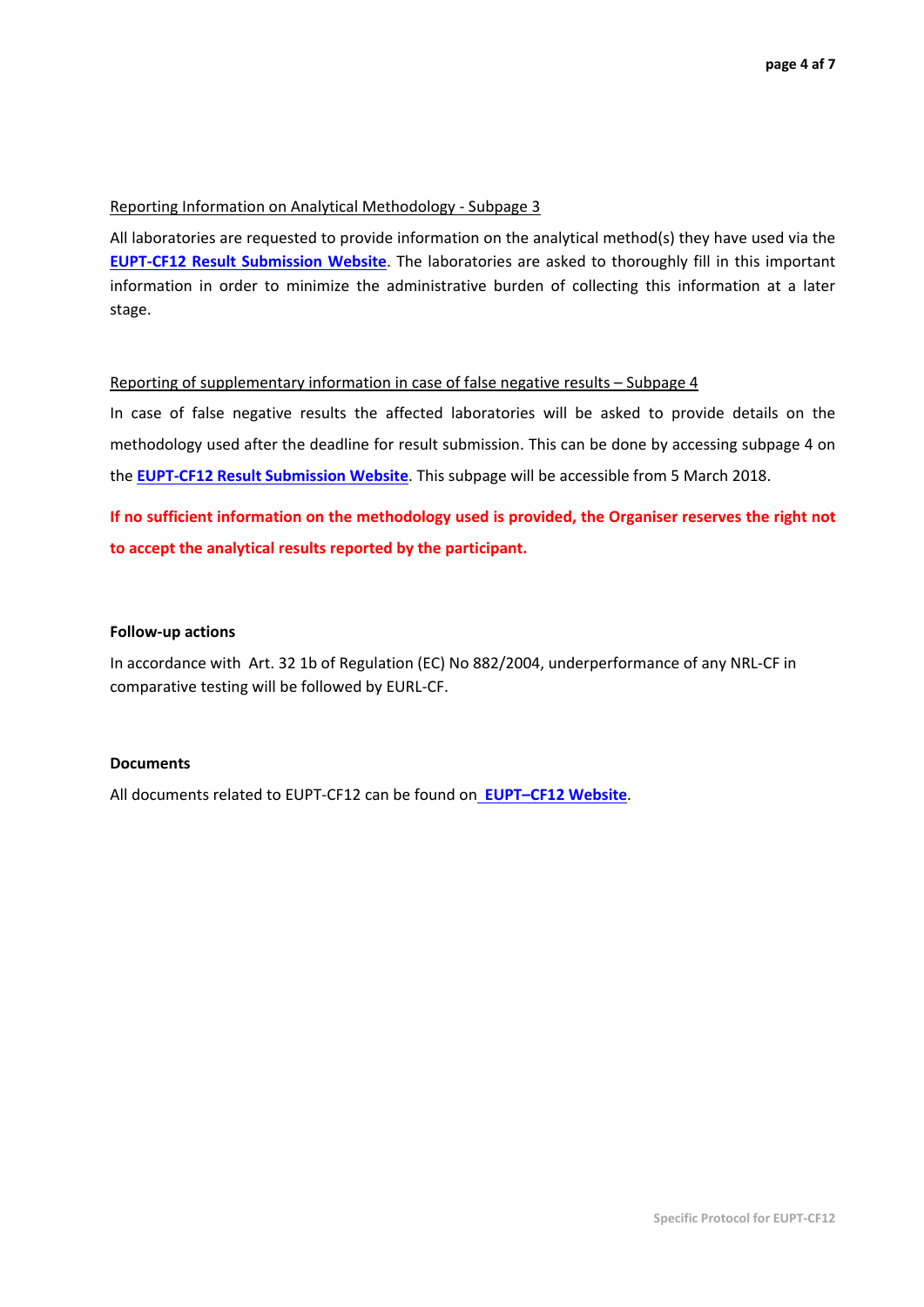#### **Calendar**

| <b>Activity</b>                                              | <b>Dates</b>            |
|--------------------------------------------------------------|-------------------------|
| Announcement<br>Calendar<br><b>Target Pesticide List</b>     | November 2017           |
| <b>EUPT-Registration Website open</b>                        | 5 December 2017         |
| Deadline for registration                                    | 12 January 2018         |
| Specific Protocol published                                  | 15 January 2018         |
| Website for selecting pesticide scope open                   | 15 January 2018         |
| Website for selecting pesticide scope closed                 | 26 January 2018         |
| Distribution of Test items                                   | 29 January 2018         |
| Deadline for receipt and acceptance of Test Materials        | within 24 hr on receipt |
| Deadline for Result Submission                               | 1 March 2018            |
|                                                              | at 24.00 CET            |
| Deadline for submission of additional method information for | 5 March 2018            |
| false negative results                                       | at 24.00 CET            |
| Preliminary Report (only compilation of results) published   | 30 April 2018           |
| Final Report published                                       | December 2018           |

#### **Participation Fees**

For participating laboratories from the EU, EU‐candidate states and EFTA states the participation fee will be:

 $\bullet$  200 $\epsilon$ 

The participation fees for laboratories from third countries will be:

 $\bullet$  350 €

For further information, visit www.eurl-pesticides.eu.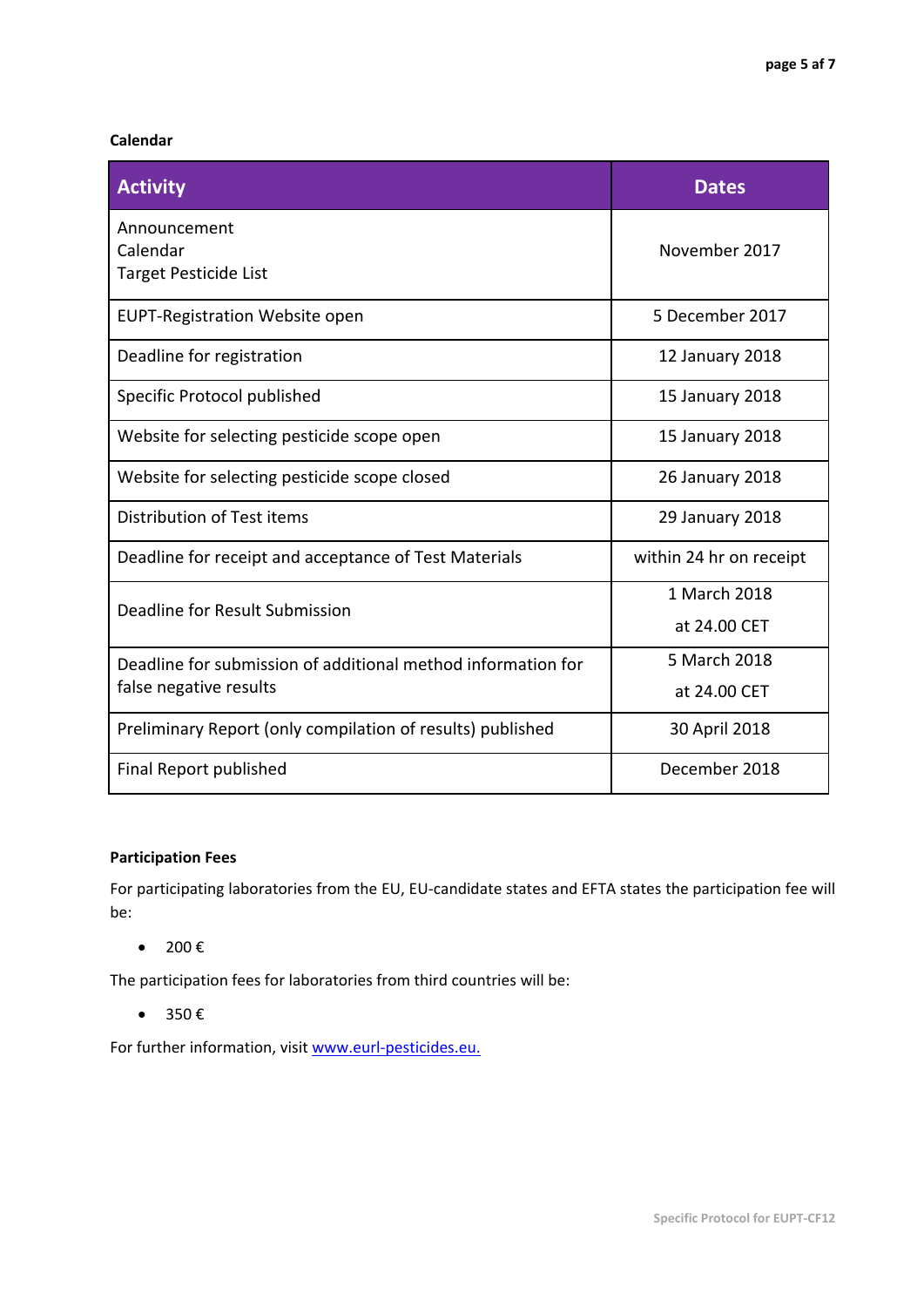#### **Delays in Payment**

The participants will receive an invoice from DTU. The terms of payment are 30 days net. After this deadline reminders will be sent. From the second reminder onwards an administration fee of DKK 100.00 excluding VAT (ca. 13 €) will be charged per reminder.

Any questions concerning invoices must be directed to Miche Micereme Esati, mmes@adm.dtu.dk at the financial department of DTU.